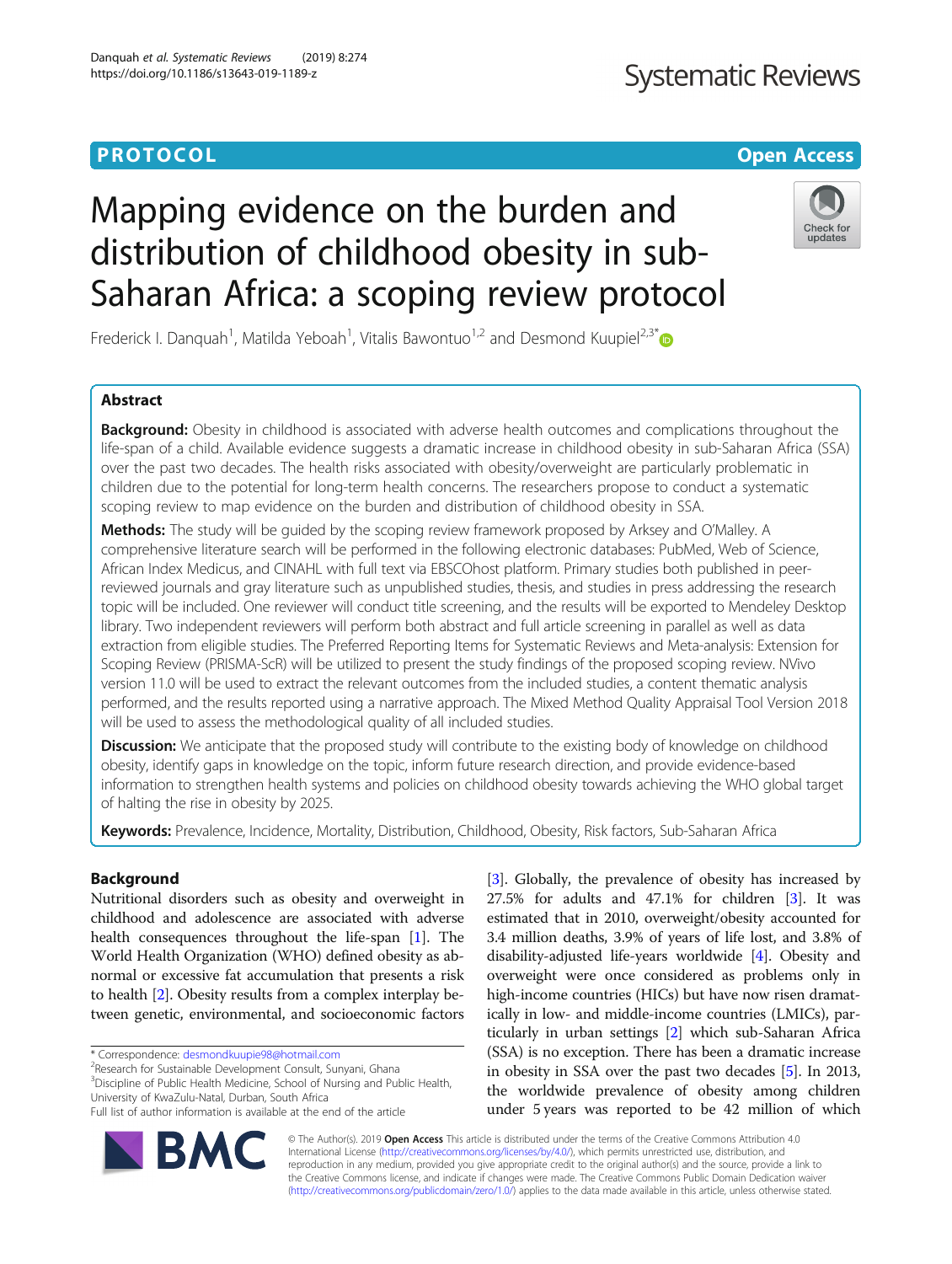LMICs accounted for more than 30% higher prevalence than HICs [[6\]](#page-4-0). It is therefore crucial that children and adolescents are thought basic life skills, including proper nutrition and adequate physical activity to prevent obesityrelated health challenges during adulthood [[7\]](#page-5-0).

The WHO classifies obesity as the fifth leading cause of mortality globally and one of the greatest health challenges and determinants for various chronic disease and psychosocial problems [[8\]](#page-5-0). Muthuri et al. assert that the health risks associated with obesity/overweight are particularly problematic in children due to the potential for long-term health concerns [[9](#page-5-0)]. Even though childhood obesity is difficult to diagnose, the body mass index (BMI) percentile charts for age and sex have been widely accepted as the best tool  $[10]$  $[10]$ . Body mass index (BMI) is a simple index of weight for height that is commonly used to classify overweight and obesity. It is defined as a person's weight in kilograms divided by the square of his height in meters  $(kg/m^2)$  [\[6](#page-4-0)]. Researchers have recommended diagnosing a child older than 2 years of age as overweight if the BMI is  $\geq$  85th percentile but < 95th percentile for age and sex, as obese if the BMI is  $\geq$  95th percentile, and as extremely obese if the BMI is  $\geq 120\%$ of the 95th percentile or  $\geq$  35 kg/m<sup>2</sup> [[11,](#page-5-0) [12\]](#page-5-0).

Obesity is an epidemic which requires novel approaches including preventive, therapeutic, and sociocultural changes which are multidisciplinary in nature to address [[7](#page-5-0)]. Although many studies on obesity in children and adolescents may have been conducted globally, our search in PubMed online database using the following keywords: "epidemiology," "prevalence," "obesity," "overweight," "child," "adolescent," "adolescence," "sub-saharan africa," and "scoping review" with no limitations found no study mapping the prevalence of obesity in SSA. Therefore, the proposed scoping review will aim to map evidence on the burden and distribution of childhood obesity (children age between 2 and 15 years) in SSA. It is expected that the results of this study will reveal the current prevalence, incidence, and mortality of childhood obesity in SSA as well as risk factors accounting for the development of obesity in children. We also anticipate that the proposed scoping review will reveal gaps in literature for future research to enable policy decisions and strategies to reduce the burden and also prevent childhood obesity in SSA.

#### Methods

#### **Overview**

We employed the Preferred Reporting Items for Systematic Reviews and Meta-Analysis for protocols (PRISMA-P) to guide this scoping review protocol write-up (Additional file [1\)](#page-4-0). Scoping reviews are important research tools used to map a range of literature that exists around research topics of interest and help to put research questions in perspective by charting existing research findings and identifying research gaps [\[13\]](#page-5-0). A scoping study is also considered a useful approach for determining the need and value of future primary studies or a full systematic review [\[14](#page-5-0)]. The authors will base this scoping review on the enhanced Arksey and O'Malley scoping review framework which involves the following: identifying the research question; identifying relevant studies, study selection, and charting the data; and collating, summarizing, and reporting results [[14](#page-5-0), [15\]](#page-5-0).

#### Identifying the research question

This scoping review will utilize an amended Population, Exposure, and Outcome (PEO) framework to determine the eligibility of the primary research question as shown in Table 1. The main review question will be: What is the evidence on the burden and distribution of childhood obesity in SSA?

The sub-questions for the proposed scoping review are as follows:

- What is the evidence on the burden (prevalence, incidence, and mortality) of childhood obesity in SSA?
- What is the distribution of the burden of childhood obesity in SSA?
- What are the risks factors associated with childhood obesity in SSA?

#### Identifying relevant studies

The authors will conduct a comprehensive and exhaustive search of multiple bibliographic databases to identify all relevant studies on the burden of childhood obesity in SSA regardless of publication status (published, unpublished, and press). We will conduct a complete search in the following online databases: PubMed, African Index Medicus, and CINAHL with full text via EBSCOhost platform, and Web of Science from 2009 to the search date for recent relevant studies using a combination of keywords in each database. These keywords will include the following: "burden," "prevalence," "incidence," "distribution," "trend," "childhood," "children," "child," "pediatric," "pediatric," "adolescence," "adolescent," "youth," "obesity," "obese," "overweight," "body mass index," "bmi," "risks factors," "Africa," and "sub Saharan Africa." We will also include

Table 1 PEO framework for defining the eligibility of the studies for the primary research question

| P-population | Children (persons aged from 2 to 15 years)         |
|--------------|----------------------------------------------------|
| E-exposure   | Obesity (children with $BM \geq 85$ th percentile) |
| O—outcome    | Prevalence                                         |
|              | Incidence                                          |
|              | Mortality                                          |
|              | Distribution (trends)                              |
|              | Risks factors of childhood obesity                 |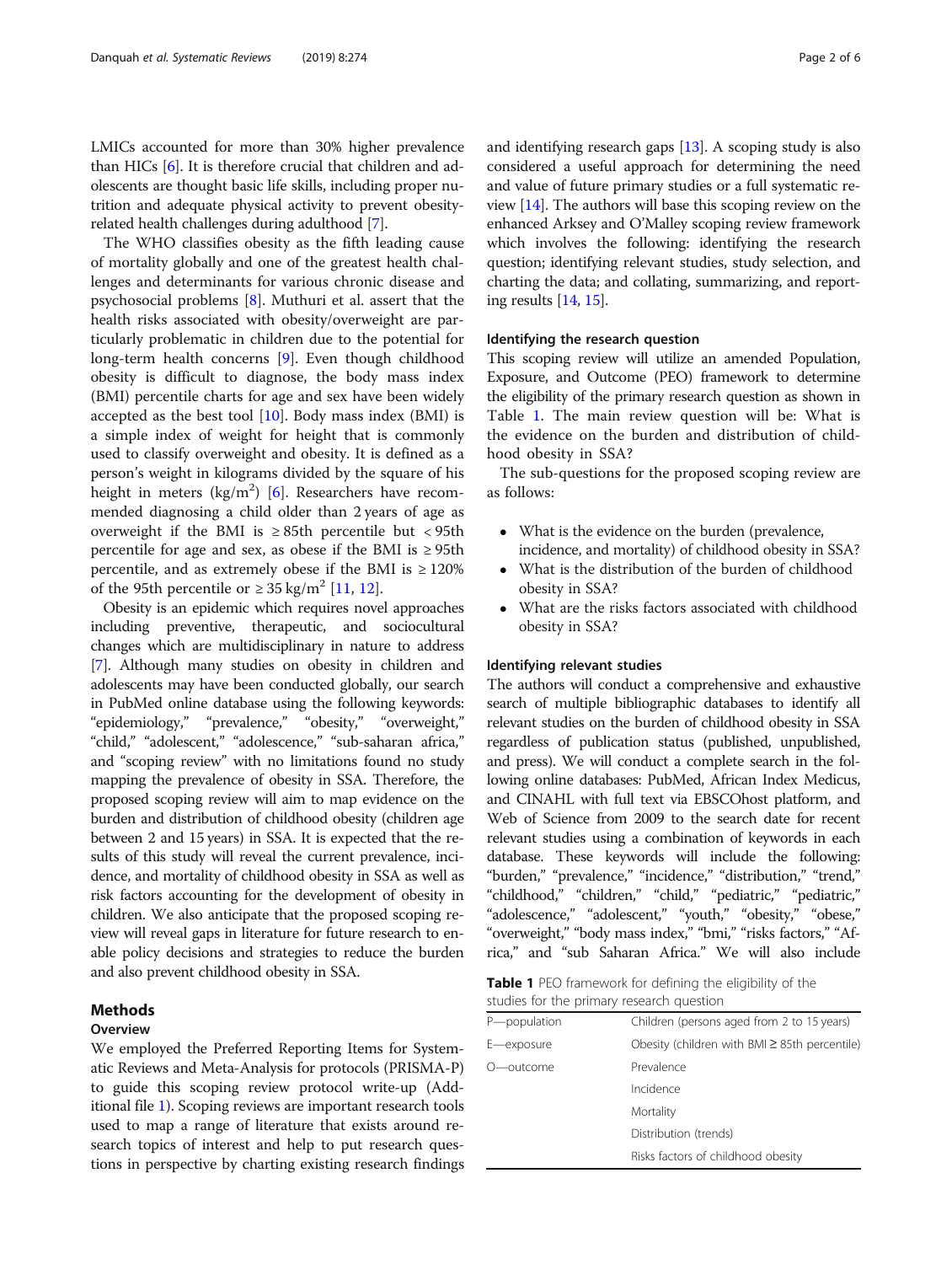country names as part of our search strategy. Boolean terms, AND/OR, will be used to separate the keywords. Medical Subject Heading (MeSH) terms will also be included in the search. Language limitations will be removed; however, the study design will be limited to only quantitative studies and humans. The reference list of included studies will also be searched for additional relevant studies using SCOPUS. We will also search for gray literature using Google as well as from websites of international organizations and unpublished literature relevant to answer the research question. Details of each search conducted in the databases will be appropriately documented as follows: search date, search engine, keywords, the number of publications retrieved, and the number of eligible studies. Table 2 illustrates a pilot search strategy in PubMed.

#### Eligibility criteria and study selection

To ensure the selection of relevant studies for the proposed scoping review, the study selection will be defined by the eligibility criteria as specified under the inclusion/ exclusion criteria.

### Inclusion criteria

The researchers will include studies that meet the following criteria:

- Evidence of study conducted in sub-Saharan Africa
- Studies conducted from 2009 to 2019
- Studies focusing on obesity
- Studies presenting evidence on children aged from 2 to 15 years
- Studies that present evidence on the burden (prevalence, incidence, mortality) of obesity
- Studies that present evidence on the distribution (trends) of obesity
- Studies that present evidence on risks factors of childhood obesity
- Quantitative studies

#### Exclusion criteria

The exclusion criteria will include the following:

- Studies reporting evidence in countries not included in the WHO Africa Region
- Studies targeting individuals below 2 years and above 15 years
- Qualitative studies
- Other types of reviews
- Studies focusing on other methods of assessing body composition

A comprehensive search will be conducted in the databases indicated above using the keyword combinations and imported into Mendeley Desktop. Duplicates will be removed, and the title screening performed by two reviewers in parallel using the eligibility criteria. Abstract and full-text screening of the studies will also be conducted by two independent reviewers guided by the eligibility criteria. We will seek assistance from the Catholic University College of Ghana or the University of KwaZulu-Natal library services or write to authors requesting full-text articles not available online. Disagreements among reviewers following abstract

|  | <b>Table 2</b> Pilot search in PubMed electronic database |
|--|-----------------------------------------------------------|
|  |                                                           |

| Date              |        | Database Keywords                                                                                                                                                                                                                                                                                                                                                                                                                                                                                                                                                                                                                                                                                                                                                                                                                                                                                                                                                                                                                                                                                                                                                                                                                                                                                                                                                                                                                                                                                                                                                                                                                                                                                                                                                                                                                                                                                                                                                                                                                                                                                                                                                                                                                                                                                                                                                                                                                                                                                                        | Search results |
|-------------------|--------|--------------------------------------------------------------------------------------------------------------------------------------------------------------------------------------------------------------------------------------------------------------------------------------------------------------------------------------------------------------------------------------------------------------------------------------------------------------------------------------------------------------------------------------------------------------------------------------------------------------------------------------------------------------------------------------------------------------------------------------------------------------------------------------------------------------------------------------------------------------------------------------------------------------------------------------------------------------------------------------------------------------------------------------------------------------------------------------------------------------------------------------------------------------------------------------------------------------------------------------------------------------------------------------------------------------------------------------------------------------------------------------------------------------------------------------------------------------------------------------------------------------------------------------------------------------------------------------------------------------------------------------------------------------------------------------------------------------------------------------------------------------------------------------------------------------------------------------------------------------------------------------------------------------------------------------------------------------------------------------------------------------------------------------------------------------------------------------------------------------------------------------------------------------------------------------------------------------------------------------------------------------------------------------------------------------------------------------------------------------------------------------------------------------------------------------------------------------------------------------------------------------------------|----------------|
| 31 August<br>2019 | PubMed | Line 1. "obesity"[MeSH Terms] OR "obesity"[All Fields] OR<br>Line 2. "obese"[All Fields] OR ("overweight"[MeSH Terms] OR "overweight"[All Fields] OR<br>Line 3. "body mass index"[MeSH Terms] OR "body"[All Fields] OR<br>Line 4. "mass"[All Fields] OR "index"[All Fields] OR "body mass index"[All Fields]) OR (bmi [All Fields] AND<br>Line 5. "child"[MeSH Terms] OR "child"[All Fields] OR<br>Line 6. "children"[All Fields] OR "childhood"[All Fields] OR<br>Line 7. "adolescent"[MeSH Terms] OR "adolescent"[All Fields] OR<br>Line 8. "adolescents"[All Fields] OR "adolescence"[All Fields] OR<br>Line 9. "youth"[All Fields] OR ("pediatrics"[MeSH Terms] OR<br>Line 10. "pediatrics"[All Fields] OR "pediatric"[All Fields] OR "pediatric"[All Fields] OR "pediatrics"[All Fields] AND<br>Line 11. ("africa south of the sahara"[MeSH Terms] OR OR "africa south of the sahara"[All Fields] OR "sub<br>Saharan Africa"[All Fields] OR "sub-Saharan Africa" [All Fields] OR "africa"[MeSH Terms] OR "africa"[All Fields] OR<br>"Angola"[All Fields] OR "Benin"[All Fields] OR "Botswana"[All Fields] OR "Burkina Faso"[All Fields] OR "Burundi"<br>[All Fields] OR "Cameroon"[All Fields] OR "Cape Verde"[All Fields] OR "Central African Republic"[All Fields] OR<br>"Chad"[All Fields] OR "Comoros"[All Fields] OR "Congo"[All Fields] OR "Côte d'Ivoire"[All Fields] OR "Djibouti"<br>[All Fields] OR "Equatorial Guinea"[All Fields] OR "Eritrea"[All Fields] OR "Ethiopia"[All Fields] OR "Gabon"[All<br>Fields] OR "The Gambia"[All Fields] OR "Ghana"[All Fields] OR "Guinea"[All Fields] OR "Guinea-Bissau"[All<br>Fields] OR "Kenya"[All Fields] OR "Lesotho"[All Fields] OR "Liberia"[All Fields] OR "Madagascar"[All Fields] OR<br>"Malawi"[All Fields] OR "Mali"[All Fields] OR "Mauritania"[All Fields] OR "Mauritius"[All Fields] OR "Mozambique<br>"[All Fields] OR "Namibia"[All Fields] OR "Niger"[All Fields] OR "Nigeria"[All Fields] OR "Réunion"[All Fields] OR<br>"Rwanda"[All Fields] OR "Sao Tome and Principe"[All Fields] OR "Senegal"[All Fields] OR "Seychelles"[All Fields]<br>OR "Sierra Leone"[All Fields] OR "Somalia"[All Fields] OR "South Africa"[All Fields] OR "Sudan"[All Fields] OR<br>"Swaziland"[All Fields] OR "Tanzania"[All Fields] OR "Togo"[All Fields] OR "Uganda"[All Fields] OR "Western<br>Sahara"[All Fields] OR "Zambia"[All Fields] OR "Zimbabwe"[All Fields]<br>Line 12. (("2009/01/01"[PDAT]: "2019/12/31"[PDAT]) AND<br>Line 13. "humans"[MeSH Terms]) | 139,832        |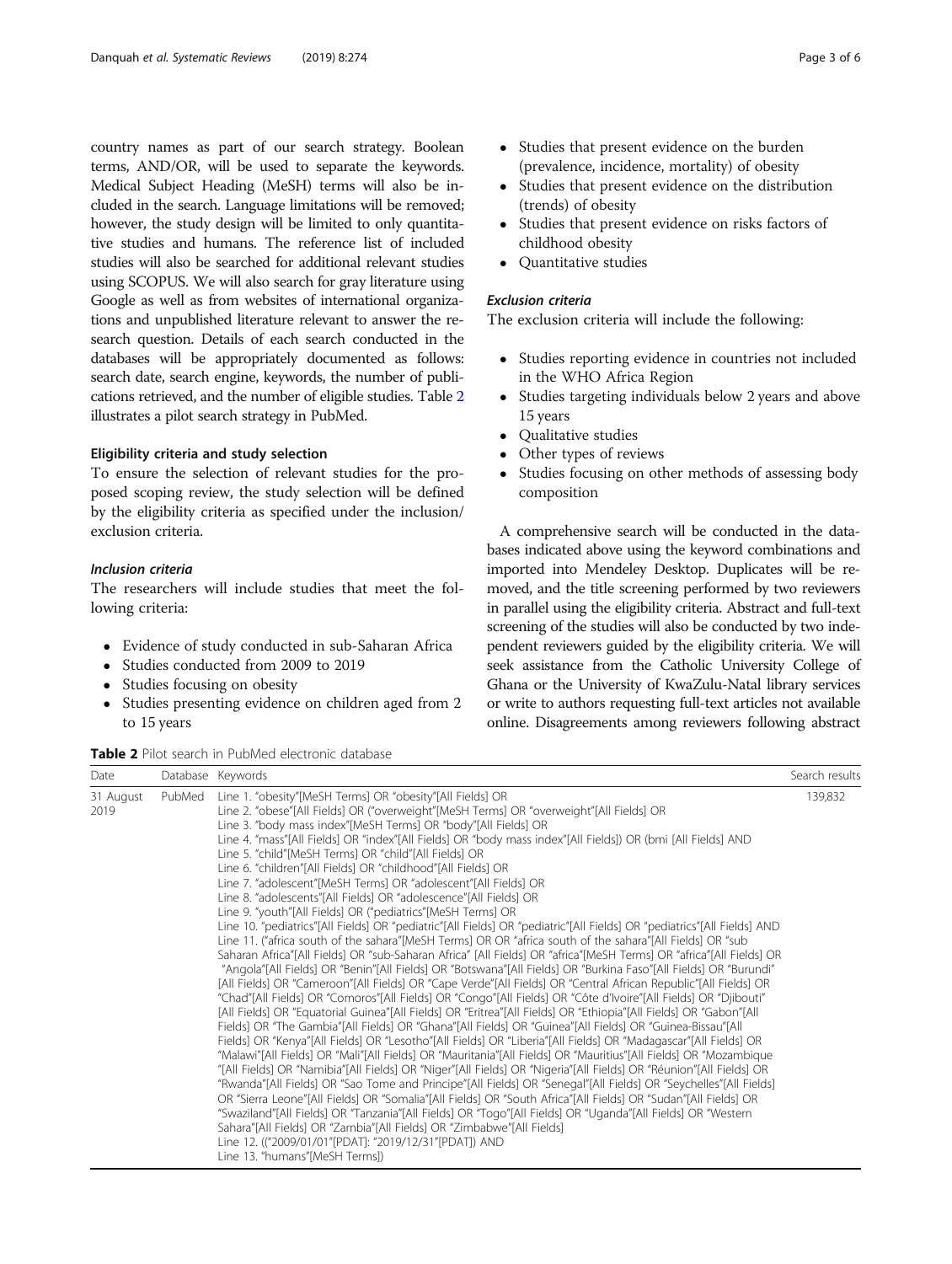screening will be resolved through discussions to build consensus. However, a third reviewer will be involved to address discrepancies between reviewers at the full-text screening stage. The inter-rater agreement (Cohen's kappa coefficient (κ) statistic) between reviewers will be calculated following full article screening as well as the McNemar's chi-square statistic using Strata 14. Details of the search records such as date of search, database, keywords, number of studies identified, and the number of eligible studies will be appropriately documented. The authors will follow an adapted PRISMA (Preferred Reporting Items for Systematic Reviews and Meta-Analysis) guideline to report the screening results  $[16]$ , as shown in Fig. 1.

#### Charting the data

The reviewers will extract information relevant to the aim of the proposed scoping review. A data extraction form will be developed electronically using Google forms and piloted with 10% of the included studies by two investigators to ensure accuracy and consistency of the extracted data [\[17\]](#page-5-0). Any feedback from the investigators will be used to update the data extraction form before its final adoption. Table [3](#page-4-0) shows the form that will be used to extract data relevant to address the research question.

The data extraction form will include the following information: author with date, study title, study design, country where the study was conducted, population, intervention, outcomes, and other relevant findings.

#### Collating, summarizing, and reporting the results

The aim of the proposed scoping review is to map the existing evidence on the burden and distribution of childhood obesity, summarize the results as reported in the included studies, and identify gaps for future research. A narrative approach will be used to report the findings from the included studies through thematic content analysis. NVivo version 11.0 software will be employed to extract the relevant themes. The themes will be collated, summarized, and reported around the following outcomes: prevalence, incidence, mortality, trends, and risk factors of childhood obesity. Emerging themes will also be reported.

#### Quality appraisal

The Mixed Method Quality Appraisal Tool (MMAT) Version 2018 [[18\]](#page-5-0) will be used to assess the methodological quality of all included studies. The MMAT will be used to examine included studies according to the following categories: the appropriateness of the aim of

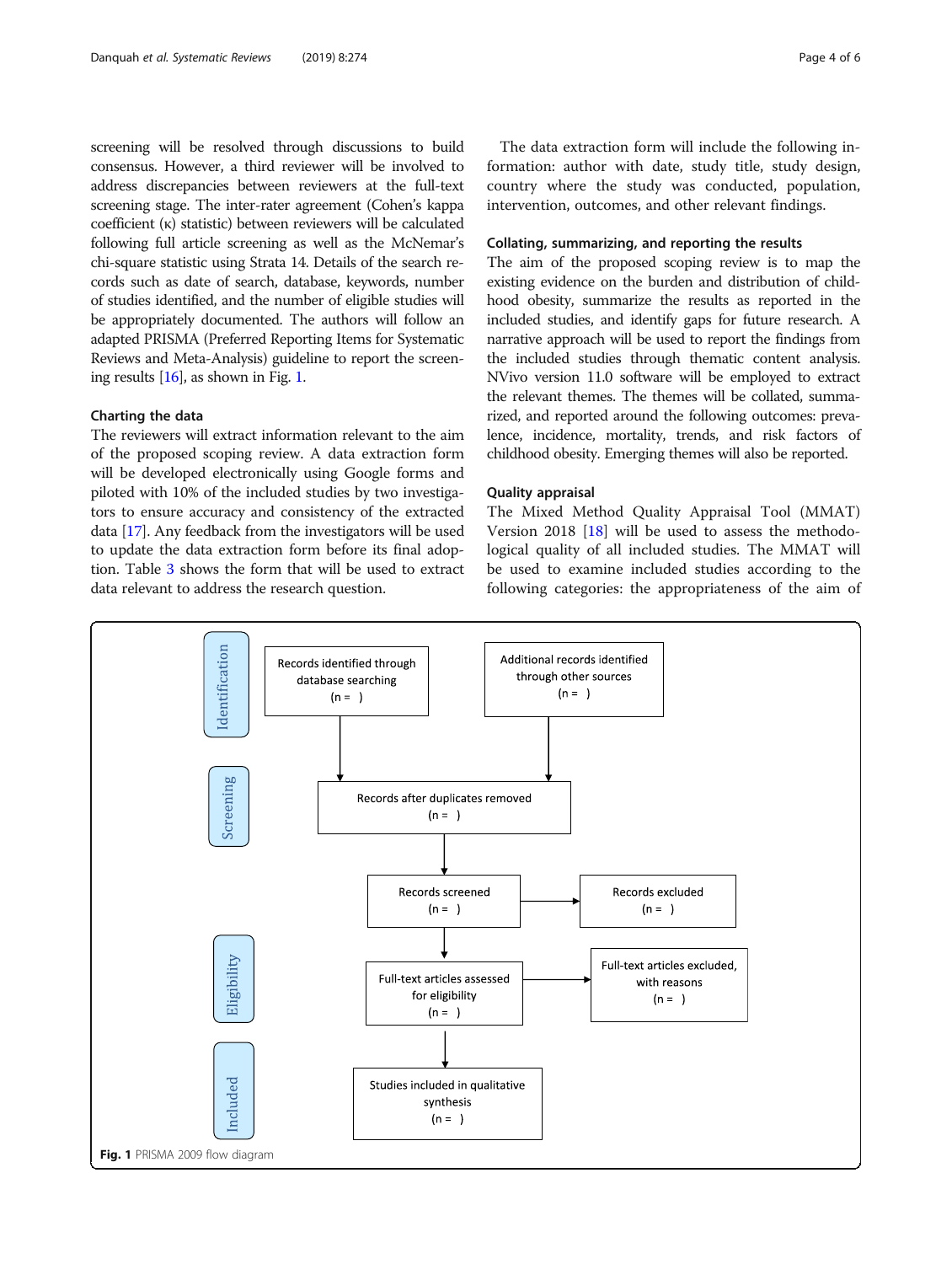#### <span id="page-4-0"></span>Table 3 Data extraction form

Author and date of publication4 Study title Study aim/objective Type of study design Study setting (country) Geography setting (rural/urban) Study population (age and sex) Sample size Study findings Significant findings Conclusions

the study, adequacy and methodology, study design, participant recruitment, data collection, data analysis, and presentation of findings. The quality appraisal will enable the reviewers to report on the risk of bias of the included studies and the overall quality of evidence that will be reported.

#### **Discussion**

This proposed scoping review will map evidence of existing literature on the burden and distribution of childhood obesity in SSA. Children between the ages of 2 and 15 years have been identified to have an increased risk of obesity and its related health problems [3, 4, 6], especially in LMICs [5]. The BMI percentile charts for age and sex have been widely accepted as an appropriate and convenient tool for assessing body composition among children [[10,](#page-5-0) [12\]](#page-5-0). Other studies have also established linkages between obesity and some sociodemographic factors [[19](#page-5-0)–[22](#page-5-0)]. The researchers, therefore, intend to map literature from 2009 to 2019 to obtain the most recent information on the burden and distribution of childhood obesity in SSA. This study will focus on evidence reported in SSA due to the increasing burden of childhood obesity generally in LMICs [2, 5].

We anticipate that the proposed study will contribute to the existing body of knowledge on childhood obesity, identify gaps in knowledge on the topic, inform future research direction, and provide evidence-based information to strengthen health systems and policies on childhood obesity towards achieving the WHO global target of halting the rise in obesity by 2025 [\[23](#page-5-0)].

#### Conclusion

The findings of this systematic scoping review will provide evidence that will be beneficial to future research such as systematic reviews, meta-analysis, and primary studies to influence policy and implementation of strategies to end childhood obesity.

#### Supplementary information

Supplementary information accompanies this paper at [https://doi.org/10.](https://doi.org/10.1186/s13643-019-1189-z) [1186/s13643-019-1189-z](https://doi.org/10.1186/s13643-019-1189-z).

Additional file 1. PRISM-P

#### Abbreviations

BMI: Body mass index; LMICs: Low- and middle-income countries; SSA: Sub-Saharan Africa; WHO: World Health Organization

#### Acknowledgements

We are thankful to the Catholic University College of Ghana, Fiapre, and the University of KwaZulu-Natal, Durban, for providing us with essential research resources to complete this study protocol. We are also grateful to the staff of the Faculty of Health and Allied Science, Catholic University College of Ghana, Fiapre, especially the Dean, for their immense support.

#### Authors' contributions

FID and DK conceptualized the study. FID wrote the first draft. MY and DK contributed to the writing of the protocol. VB and DK made the critical revision. FID wrote the final draft, and all authors approved it.

#### Funding

No funding has been obtained for this proposed study yet.

#### Availability of data and materials

All studies, documents, and reports used for this study are duly cited and presented in the form of references.

#### Ethics approval and consent to participate

Not applicable.

#### Consent for publication

Not applicable.

#### Competing interests

The authors declare that they have no competing interests.

#### Author details

<sup>1</sup> Faculty of Health and Allied Sciences, Catholic University College of Ghana, Fiapre, Sunyani, Ghana. <sup>2</sup> Research for Sustainable Development Consult, Sunyani, Ghana. <sup>3</sup>Discipline of Public Health Medicine, School of Nursing and Public Health, University of KwaZulu-Natal, Durban, South Africa.

#### Received: 16 May 2019 Accepted: 7 October 2019 Published online: 13 November 2019

#### References

- 1. Bentham J, Di Cesare M, Bilano V, Bixby H, Zhou B, Stevens GA, et al. Worldwide trends in body-mass index, underweight, overweight, and obesity from 1975 to 2016: a pooled analysis of 2416 population-based measurement studies in 128·9 million children, adolescents, and adults. Lancet. 2017.
- 2. W.H.O. WHO Media centre Obesity and overweight Fact sheet. 2017;3–7. Available from: <http://www.who.int/mediacentre/factsheets/fs311/en/>. Accessed 18 May 2019.
- 3. Apovian CM. Obesity: definition, comorbidities, causes, and burden. Am J Manag Care [Internet]. 2016 Jun [cited 2019 mar 18];22(7 Suppl):s176–85. Available from: <http://www.ncbi.nlm.nih.gov/pubmed/27356115>. Accessed 18 May 2019.
- 4. Ng M, Fleming T, Robinson M, Thomson B, Graetz N, Margono C, et al. Global, regional, and national prevalence of overweight and obesity in children and adults during 1980-2013: a systematic analysis for the global burden of disease study 2013. Lancet. 2014.
- 5. Keino S, Plasqui G, Ettyang G, Van Den Borne B. Determinants of stunting and overweight among young children and adolescents in sub-Saharan Africa. Food Nutr Bull. 2014;35(2):167-78.
- 6. WHO | Obesity. WHO [Internet]. 2014 [cited 2019 Mar 19]; Available from: [https://www.who.int/topics/obesity/en/.](https://www.who.int/topics/obesity/en/) Accessed 18 May 2019.